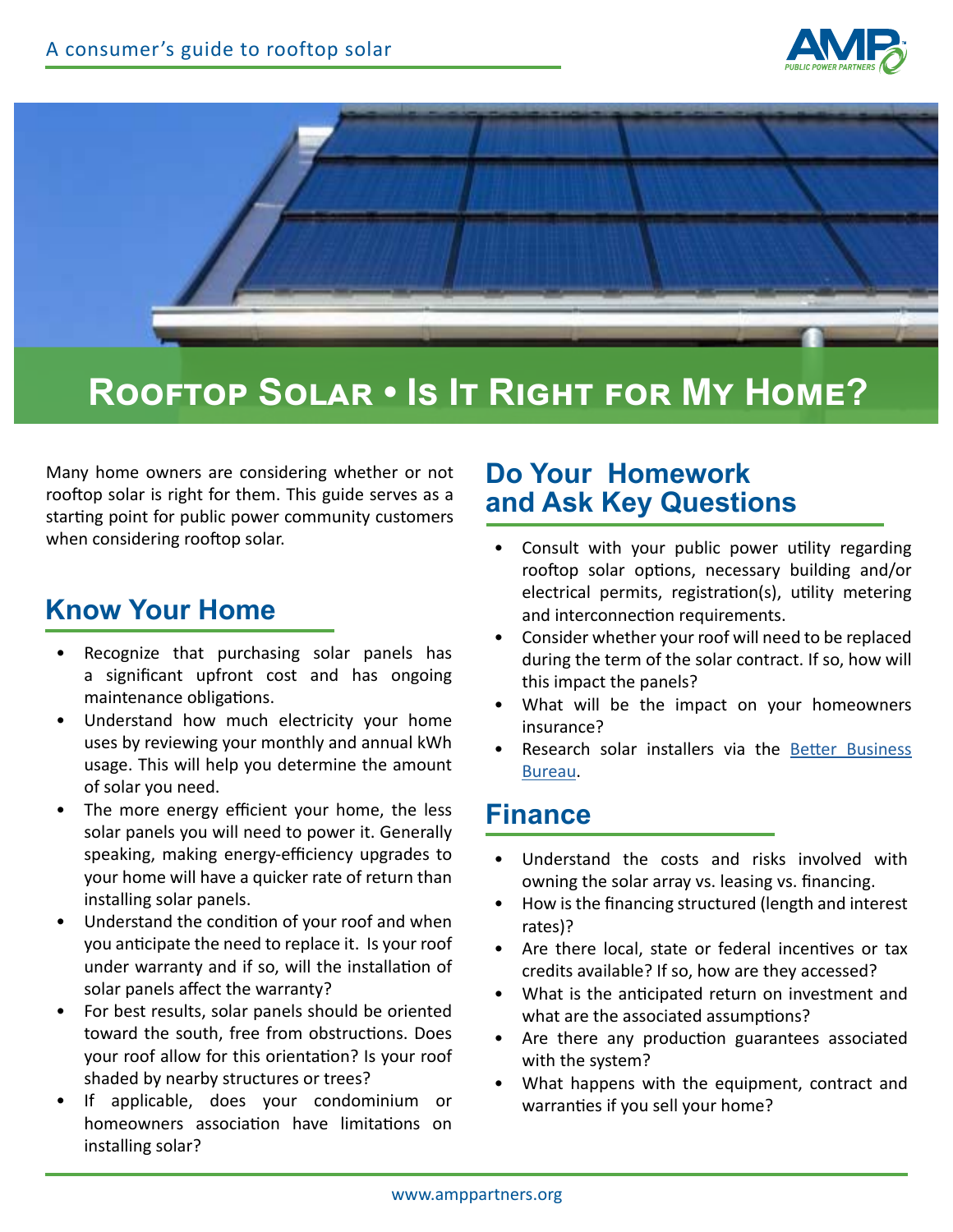

#### **Is It Right for My Home? Rooftop Solar**

## **Understand the Equipment and Installation Process**

Below are some questions to ask yourself and the companies you are interviewing:

- What is the warranty on the panels and inverters?
- Who fulfills warranty claims and is there an additional cost?
- Solar system questions:
	- What are the proposed system specifications and design layout?
	- How much of your electricity used will be from the solar panels? How will it affect your electric bill?
	- What happens if the solar panels don't produce as much power as promised? Are there performance guarantees?
	- Inquire with your vendor about the highest efficiency tilt for your panels or installing tracking arrays to enable the panels to follow the sun as it moves. How does this change the economics?
	- Does your electrical panel need to be upgraded? Will you need a new or an additional electric meter? If so, are those costs included in the quote?
	- Will the system be installed by a licensed electrician?
- While most solar systems operate automatically and stay clean with enough rain, you may want to schedule an annual inspection to ensure optimal performance. Is this service included in the agreement?
- Does the system include batteries to provide backup power in the event of a power outage? How long will the batteries provide power? Research and understand the battery manufacturer, technology, integration with your solar panels and in-home electrical panel. What is the battery warranty? How does adding a battery impact the economics?
- Who will contact the local utility to obtain necessary permits and registrations?

## **Your Public Power Utility**

- Remember to keep your public power utility involved.
- Your public power utility is best equipped to provide guidance regarding rooftop solar considerations.
- Public power utilities are committed to their customer-owners and long-term community goals.
- Public power utilities are local, responsive, accessible and committed to serving you.

## **Additional Resources**

# -Q- Project Sunroof

A personalized solar savings estimator, powered by Google Earth imagery. Simply search your home to discover your solar savings potential! Click [here](https://www.google.com/get/sunroof) to start.